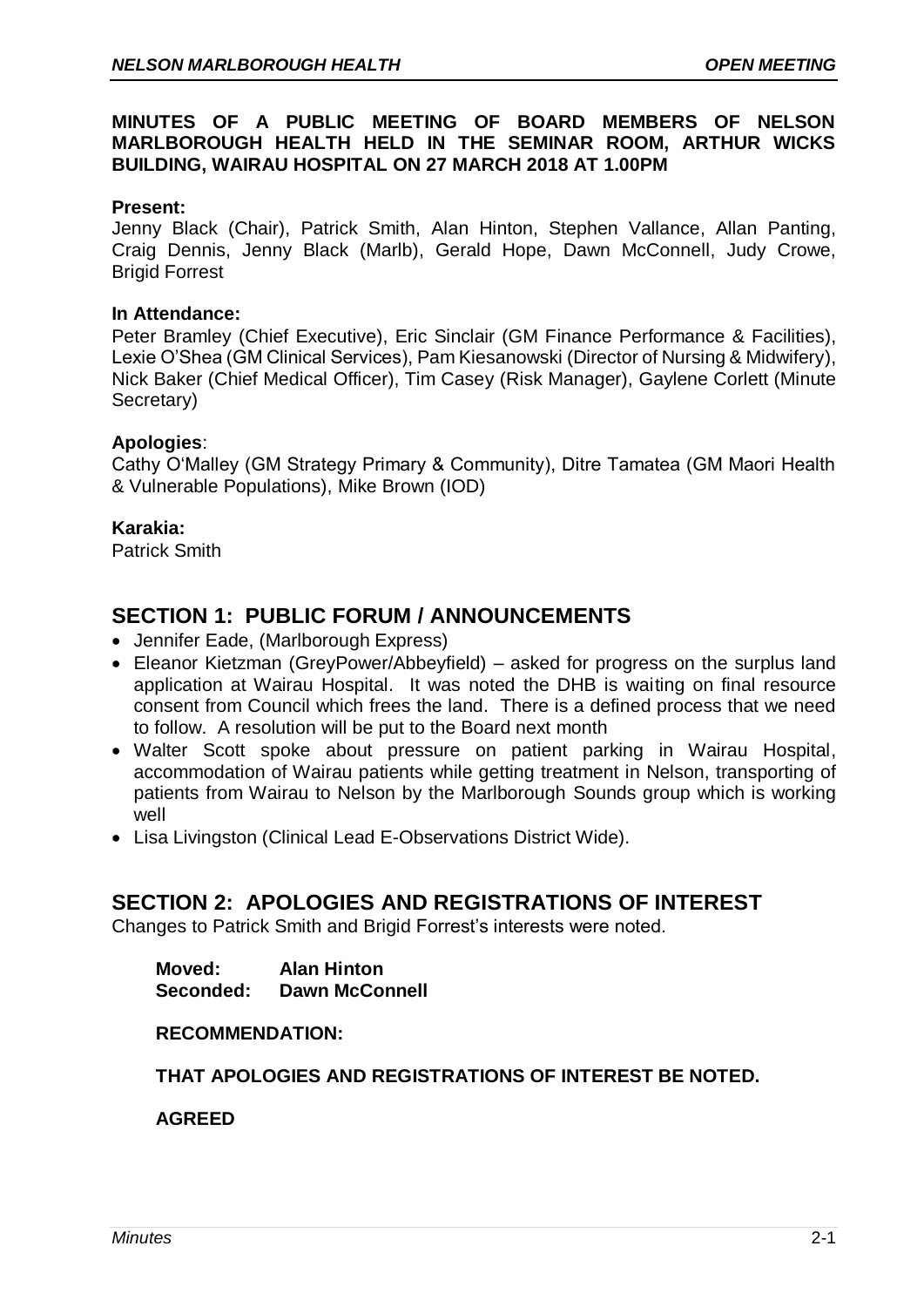# **SECTION 3: MINUTES OF PREVIOUS MEETING**

| Moved:    | <b>Alan Hinton</b>    |
|-----------|-----------------------|
| Seconded: | <b>Dawn McConnell</b> |

### **THAT THE MINUTES OF THE MEETING HELD ON 27 FEBRUARY 2018 BE ADOPTED AS A TRUE AND CORRECT RECORD.**

### **AGREED**

### **3.2 Action Points**

Item 1 – Provide comparison information on access to urgent care in Marlborough: Discussed at the CPHAC/DiSAC meeting. Completed.

Item 2 – Fee summary for the Marlborough Urgent Care Centre: Discussed at the CPHAC/DiSAC meeting. Completed.

**3.3 Correspondence**

Noted.

# **SECTION 4: CHAIR'S REPORT**

Report noted.

| Moved:    | <b>Jenny Black</b> |
|-----------|--------------------|
| Seconded: | <b>Judy Crowe</b>  |

**RECOMMENDATIONS:**

**THAT THE CHAIR'S REPORT BE RECEIVED.**

### **AGREED**

# **SECTION 5: CONSUMER COUNCIL CHAIR'S REPORT**

Report noted.

# **SECTION 6: CHIEF EXECUTIVE'S REPORT**

Noted failure of NZNO negotiations which may result in strikes. This will have a significant impact on morale and relationships.

Discussion held on the expected impact of influenza noting those with chronic conditions, those over 65 years old, and children with respiratory issues will be encouraged to get vaccinated. A member raised the Cochrane report which states the influenza vaccination have not proven to be effective. **It was requested that** the Chief Medical Officer obtain this data to confirm its authenticity.

A member raised the growing awareness of the effect of a healthy gut and how mental health and physical health cannot be separated.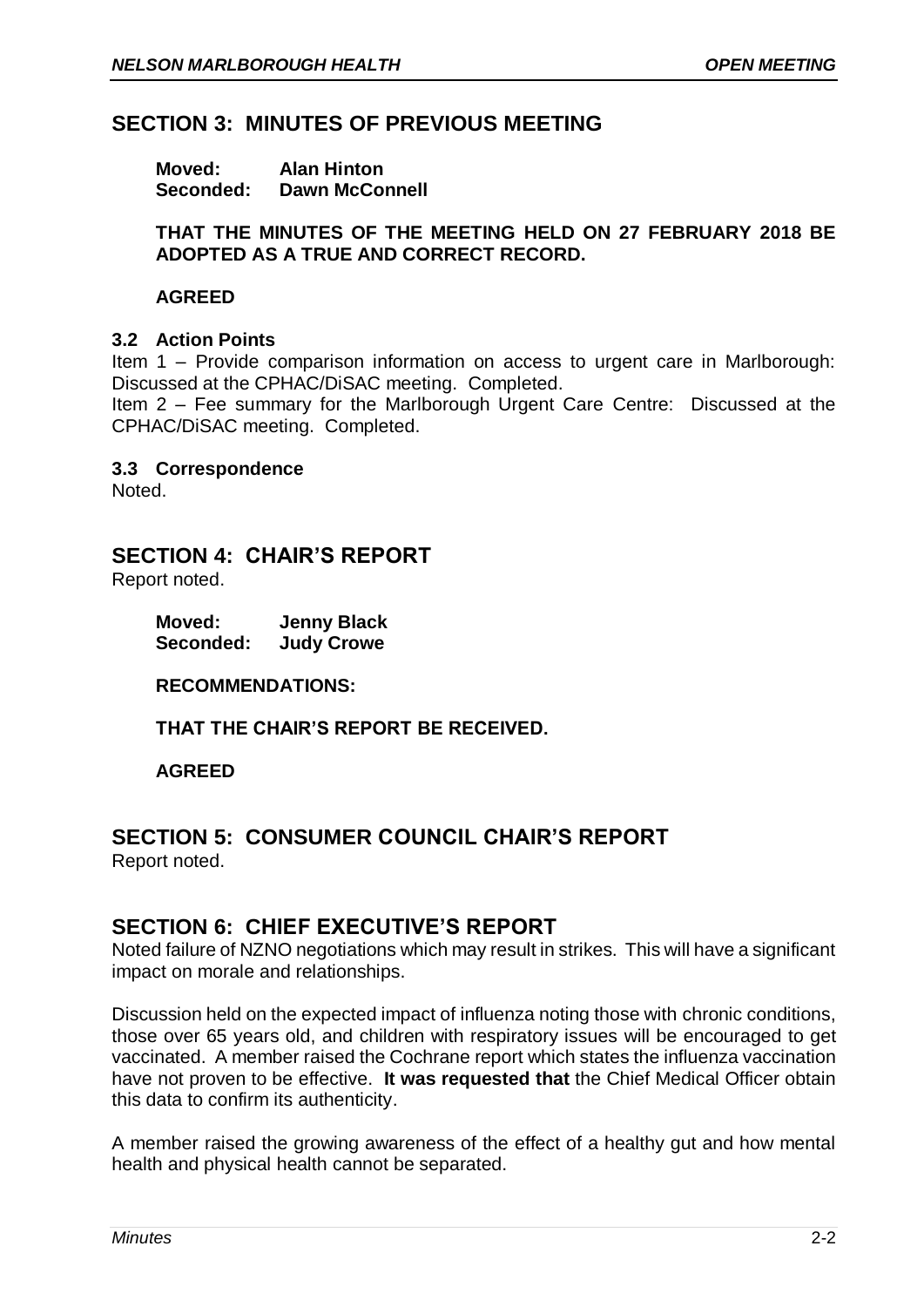**Moved: Dawn McConnell Seconded: Allan Panting**

### **RECOMMENDATION:**

### **THAT THE BOARD RECEIVES THE CHIEF EXECUTIVE'S REPORT.**

**AGREED**

## **SECTION 7: FINANCIAL REPORT**

Currently NMH has a surplus of \$1m, however this gives an 8 month adverse variance to the plan of \$1.25m.

**Moved: Alan Hinton Seconded: Bridget Forrest**

**RECOMMENDATIONS:**

**THAT THE BOARD RECEIVES THE FINANCIAL REPORT.**

### **AGREED**

# **SECTION 8: CLINICAL GOVERNANCE REPORT**

Discussion was held on the number of needle stick injuries. It was noted that all needle stick injuries are investigated. **It was requested** that data be provided on repeat offenders of needle stick injuries and the preventative measures that are in place.

## **SECTION 9: GENERAL BUSINESS**

Nil.

## *Public Excluded*

**Moved: Jenny Black (Marlb) Seconded Stephen Vallance**

**RECOMMENDATION:** 

*THAT the Board resolve itself into a Committee of the whole and that in terms of the NZ Public Health & Disability Act 2000, the public be excluded while the following items are considered:*

- *Minutes of a meeting of Board Members held on 27 February 2018 (Clause 32(a) Third Schedule NZ Public Health & Disability Act 2000)*
- *DHB Chair's Report - To protect information that is subject to a delegation of confidence (Clauses 32(a) and (b) Third Schedule NZ Public Health & Disability Act 2000)*